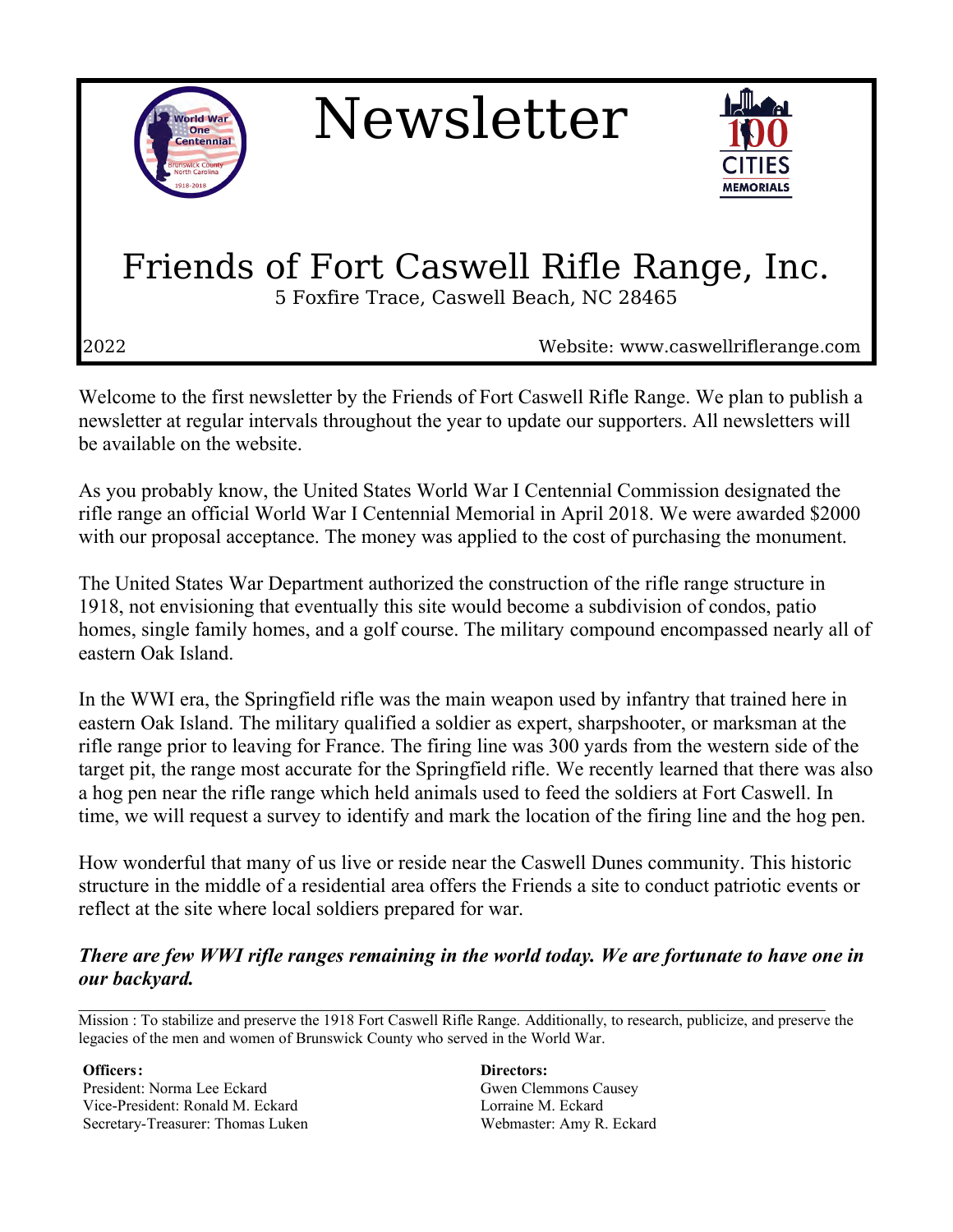## **April 6 Roll Call Canceled**

We regret that the Roll Call planned on April 6, 2022, to commemorate the date the United States entered the World War, has been canceled due to health concerns. We hope to continue the Roll Call at a later date; our target is Veterans Day, November 11, 2022.

### **Update:** *Brunswick County in the Great War* **Book Sales**

To date, 154 books have been sold (81 soft and 73 hardbacks). The book sales total \$9300. The pandemic has had an effect on sales opportunities.

The prices are \$50 for softbacks and \$70 for hardbacks. Softback books are being sold at Fort Fisher, the Maritime Museum, and Fort Caswell. Books may also be purchased by calling Norma Eckard at **910-278-7584**, or by sending email to *ftcaswellriflerange@gmail.com*.



Credit cards may be used with PayPal for an additional low fee.

*Note: This is not a fundraiser. The price of the books was chosen to cover the costs to research, publish, print, and ship the books.* 

## **Taps Across America: Veterans Day Tribute**



**Richard Slease**, past president of Brunswick Bands, organized the Taps Across America tribute at the rifle range in 2020, honoring the military at a time when the pandemic caused the cancellation of Veterans Day events. Richard returned to the rifle range on Veterans Day in 2021.

Prior to playing Taps there were announcements. **Okey Tucker** and wife **Andrea** were recognized, along with **Rob Campbell** for their volunteer work on the rifle range. **Martha Koletar**, regent of Brunswick Town Chapter NSDAR presented the History of Taps.

DAR chaplain **Judy Holden** offered a prayer in honor of the 718 military men and woman who served in WWI from Brunswick County.

After the Taps presentation, WWI reenactor **Carl Mauney** was introduced. Carl described his experiences twice/year with WWI reenactors in Pennsylvania. As usual, Carl enlightened the assembled group with information about WWI.

*The History of Taps is attached to the end of this newsletter.*

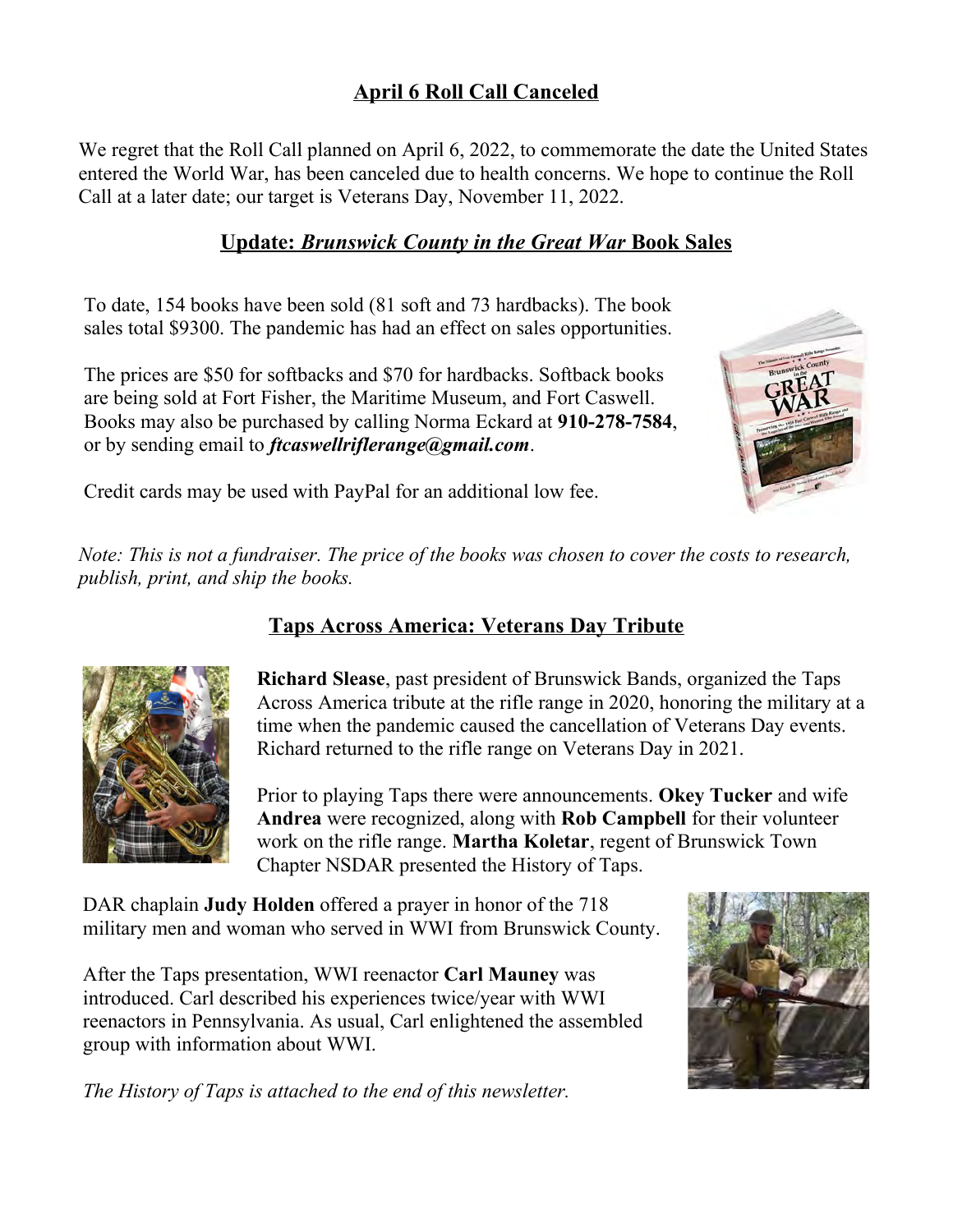## **University Website Links to Our Fort Caswell Nurse Research**



The Friends discovered that the School of Nursing at Appalachian State University is using the Friends of Fort Caswell research on the 14 nurses who served at Fort Caswell during World War I. Quite a few visitors to our website arrive using links on the Appalachian State University North Carolina nurse webpage. We are pleased that the research is evidently important to their program.

*Pictured at left is Nurse Faye White Elmo, who served at Fort Caswell during WWI. Photo courtesy of her family.*

## **Anonymous Monthly Donation Keeps Giving**

The following is taken from the letter to Friends: "*The Blackbaud Giving Fund is pleased to present the Friends of Fort Caswell Rifle Range Inc an enclosed grant made on behalf of Duke Energy Foundation and its donors."*

Since February 2021, our nonprofit has received a monthly check from an anonymous employee at Duke Energy who chose to support our historical preservation of the rifle range. The gift is appreciated. It is used to pay for supplies for Okey Tucker, the pro bono engineer who has completed work on the gate, steps, window in the storage room, and the lowering of the shoring to enable us to clean the passageway. Many thanks to the Duke Foundation anonymous donor. We are putting your grant to work!

### **Spotlights Shining on Local Homeowners**

Spotlights are often published on the website to shine a light on contributions from local homeowners and supporters. Recent spotlights highlighted work clearing debris from the rifle range.

In 2019, **Betty McGaha** (right) cleaned the range of leaves, branches, and soil leaking into the pit via the french drain located on the floor of the south wall. Betty and husband Doyle McGaha have supported the mission of the Friends since 2014 and we thank them.





**Rob Campbell** (left), who joined the community in 2021, also offered help in cleaning the inside of the pit of leaves and debris.

The clearing of debris is a constant chore throughout the year. All help is very much welcome and we thank Rob and Betty for their support!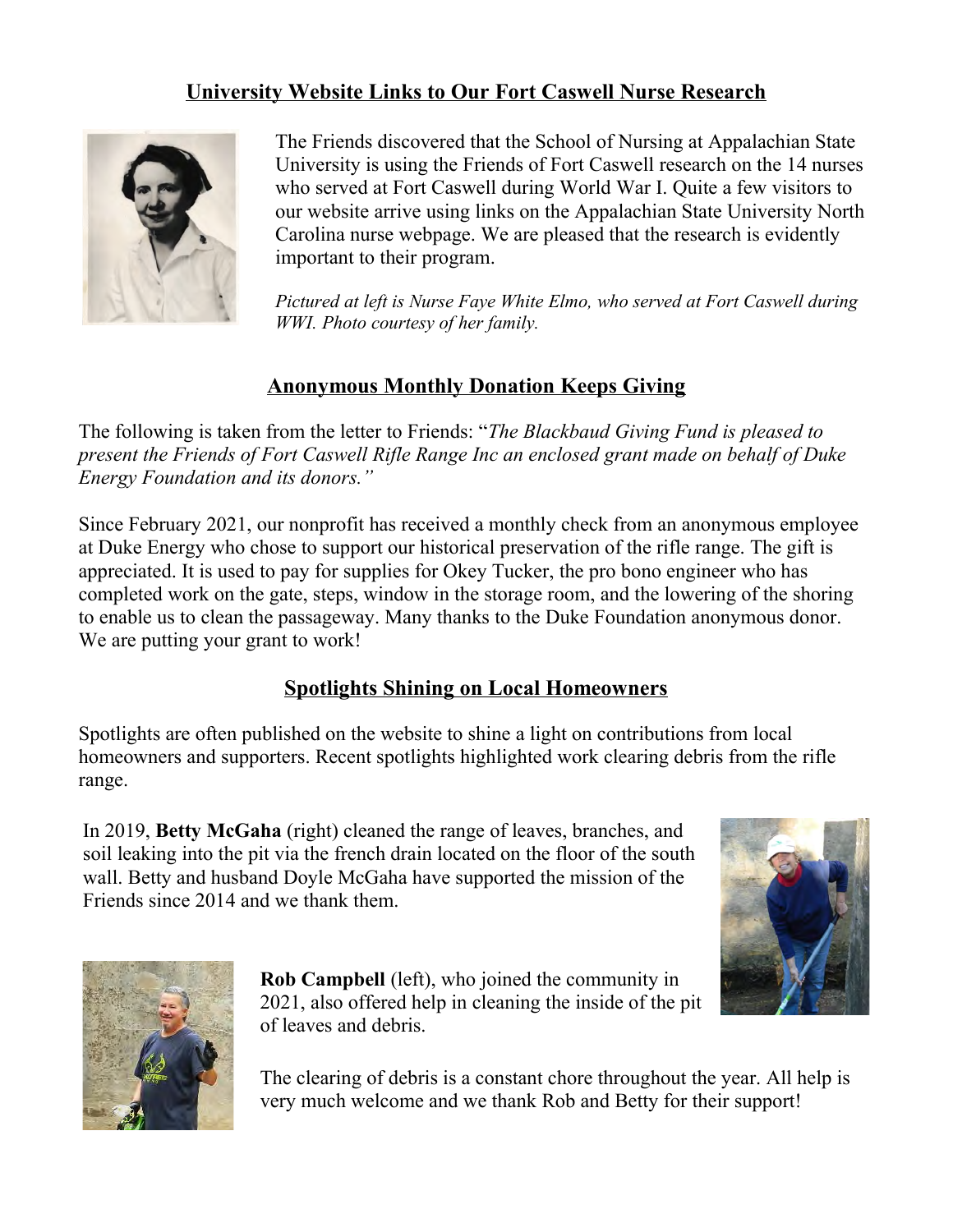## **Monitoring of Damaging Plant Growth Required**

The 1918 Fort Caswell Rifle Range is nearly 104 years old and one of only a few remaining WWI rifle ranges in the world. It not only requires clearing of debris inside and other maintenance, but also constant monitoring of the growth of trees and bushes that may damage the walls of this rare military structure. The north (back) wall of the pit is made of fragile concrete, which requires plant growth and weeds to remain six feet from the structure. *(See the recommendations from the structural engineer at the end of this newsletter).*



## **Additional Thanks**



**Okey Tucker** was featured on the website and in the *Brunswick Beacon* for his extensive pro bono work to rehabilitate the rifle range. He has installed a plexiglass window, lowered the shoring inside for ease of navigation, and modified the step and installed a gate system designed for the safety of visitors and animals.

Okey plans to build a Message Center for educating visitors on the purpose and history of the rifle range, and hopes to

install a historically accurate roof for the Storage Room. Okey is not yet retired, so he spends his limited free time on this effort. The Friends are paying for the supplies. We are thankful for his skills and appreciate his interest and time dedicated to restoring the rifle range.

New homeowner **Karen Dean** scrubbed the monument two times over a period of several months. She also placed pebbles around the bottom of the monument to keep it clean and helped to gather weeds behind the north wall. Thank you Karen!

Thanks also to **Drs. Norman and Lois Sprinthall** for purchasing three hardback copies of *Brunswick County in the Great War* for our Caswell Dunes library in the clubhouse. They also paid for the installation of two No Trespassing signs placed at the rifle range. Norman and Lois have made numerous donations through the years to help with funding projects.

Anyone wishing to sign up to clear debris please call Norma at **910-278-7584** or send an email to *ftcaswellriflerange@gmail.com*.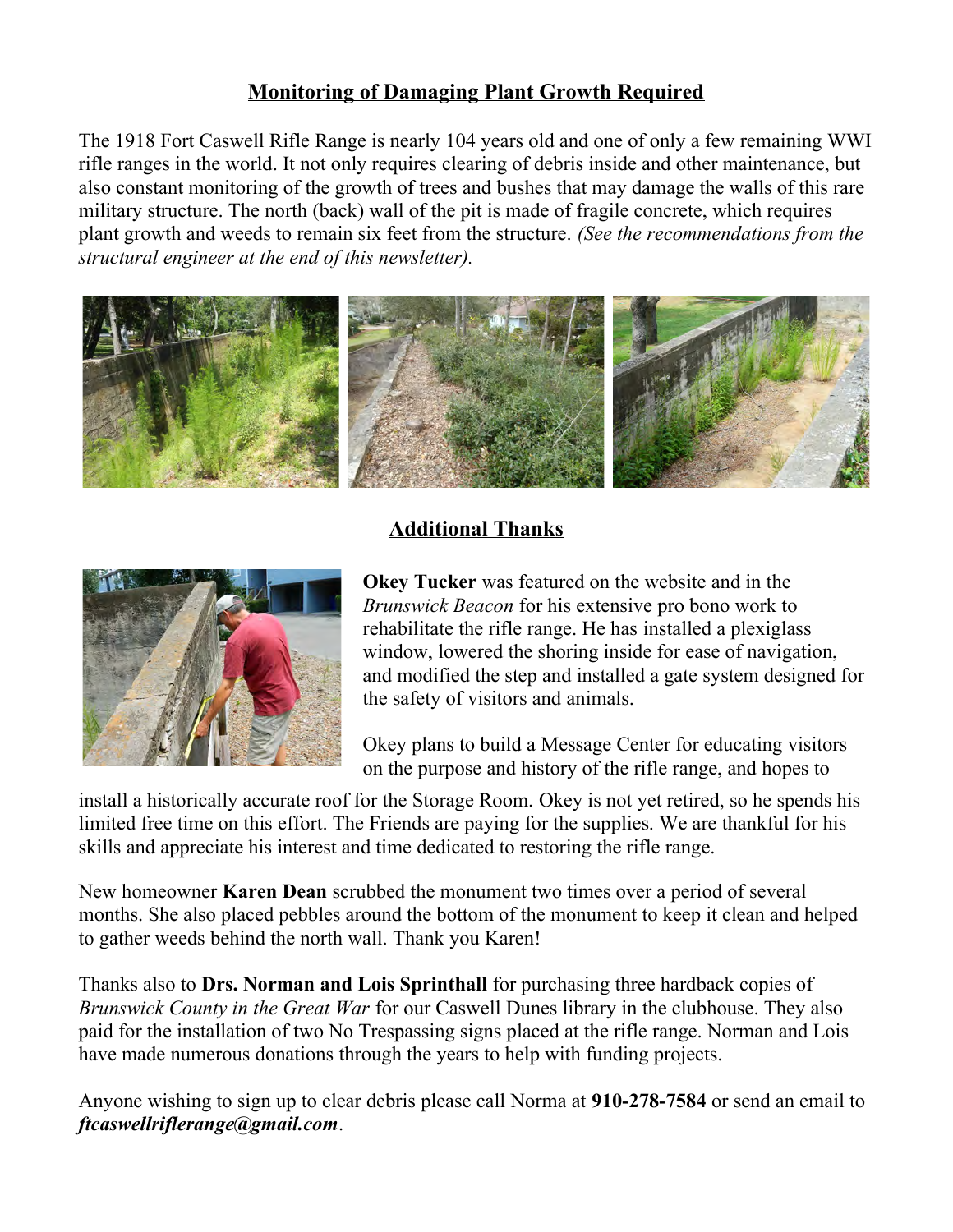## **Maritime Museum Living History Weekend**

Norma Eckard, president of Friends of Fort Caswell Rifle Range and one of the three authors of *Brunswick County in the Great War*, was invited to present a display for the Maritime Museum Living History Weekend in September 2021. The display included sections of the book and trifolds showing the history of the restoration work, including how the mission grew to include the writing of the book.

#### **Website Statistics**

Our website, *caswellriflerange.com*, continues to serve as a resource for WWI history and military enthusiasts. In 2020, when *Brunswick County in the Great War* was published, a record 9600+ visits were recorded. 2021 saw 8000+ visits. Visitors from around the world read the website, with North Americans and Europeans being the most common.

Referrals to our website include Facebook, which was the most common referrer, followed by Wikipedia, the Appalachian State University nursing website, and local websites such as the Caswell Dunes HOA, DAR Brunswick Town Chapter, John N. Smith Cemetery, local media, and the website of our book's publisher, *carolinabeach.net*.

### **Future Needs**

- Install Message Center at the rifle range site to educate visitors.
- Purchase three bags of 50 pounds of river rock to prevent soil from washing into the rifle pit and to control mud after heavy rains.
- Survey to identify and mark the firing line and hog pens.
- Maintain the property, including mowing and debris removal inside and out.
- Clear the black growth on the walls of the rifle range.
- Build the storage room roof.
- Move soil back in place behind the north wall after the doorways are fixed.

Please sign up for volunteer work if you are interested in any of these tasks. Please call Norma at **910-278-7584** or send an email to *[ftcaswellriflerange@gmail.com](mailto:ftcaswellriflerange@gmail.com)*.

## **From our Mailbox**

This delightful note was received from the Brunswick County Library Crew.

*Dear Neighbors and Friends of the Fort Caswell Rifle Range,*

*Thank you, thank you for the glorious copies of Brunswick County in the Great War. At last, we have them all cataloged and into circulation, 2 copies per branch. Barbee's copies were checked out the first day!* 

*This book is going to renew interest in local history. Keep up the good work and stay safe.*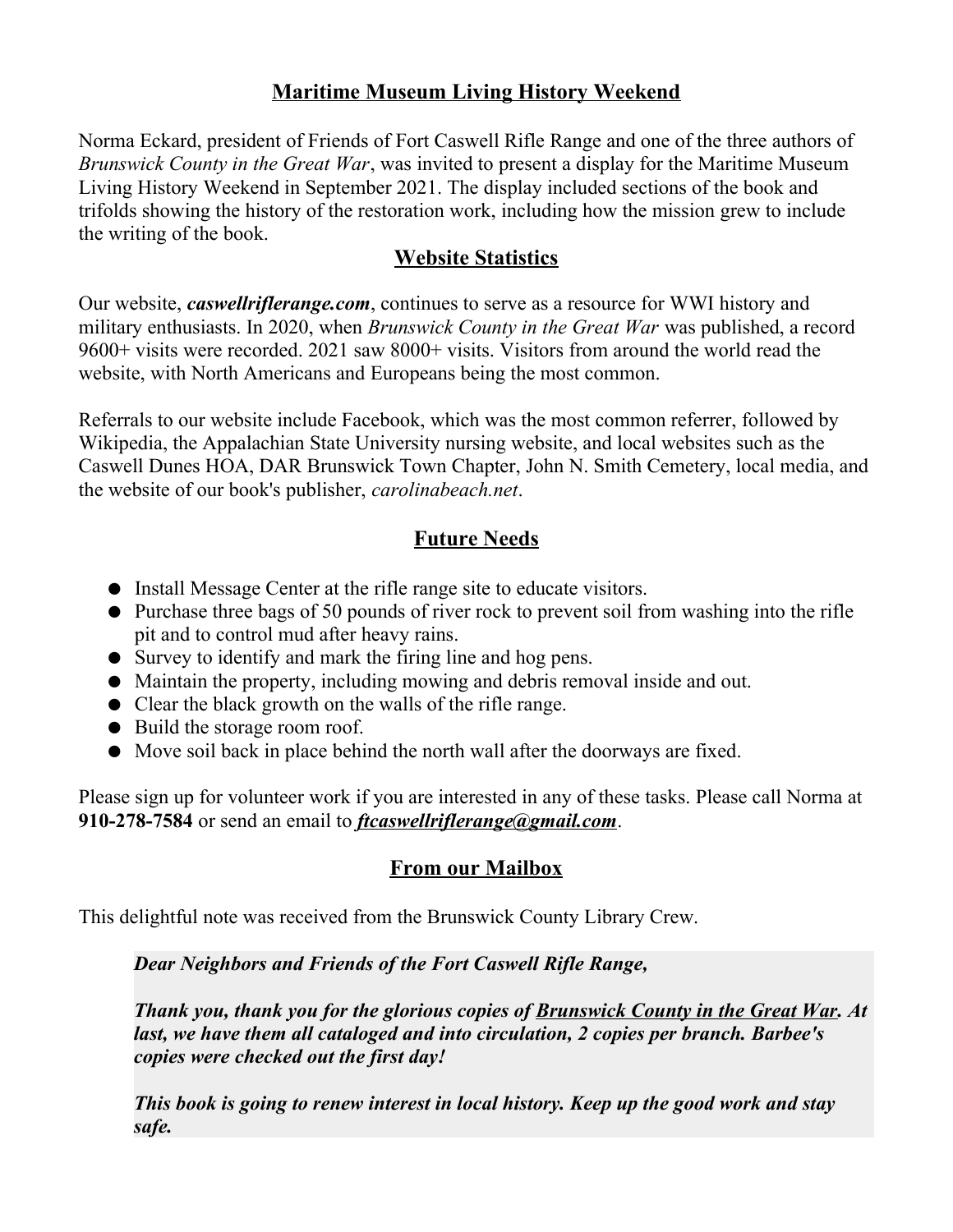## **2022 Membership Campaign**

It has become difficult to organize and hold fundraisers due to the pandemic and aging of those serving the nonprofit. The decision to begin membership campaigns has been made.

Please consider donating funds to complete the tasks detailed above. We appreciate your generosity in restoring and maintaining the historic 1918 Fort Caswell Rifle Range, as well as helping to publicize the sacrifices made by our local Brunswick County families serving and supporting our military during World War I.

If you wish to support our mission, detach the form below and mail to the address listed. Thank you for your support!

| 2022 Membership Campaign                                                                               |                                   |
|--------------------------------------------------------------------------------------------------------|-----------------------------------|
| <b>World War</b><br>One<br><b>Centennial</b><br><b>Brunswick County</b><br>North Carolina<br>1918-2018 |                                   |
| <b>Friends of Fort Caswell Rifle Range</b>                                                             |                                   |
| <b>5 Foxfire Trace</b>                                                                                 |                                   |
| <b>Caswell Beach, NC 28465</b>                                                                         |                                   |
| Name:                                                                                                  |                                   |
| <b>Address:</b>                                                                                        |                                   |
|                                                                                                        |                                   |
| <b>Telephone:</b>                                                                                      | Email:                            |
| <b>Annual Dues: \$25</b>                                                                               | <b>Lifetime Membership: \$150</b> |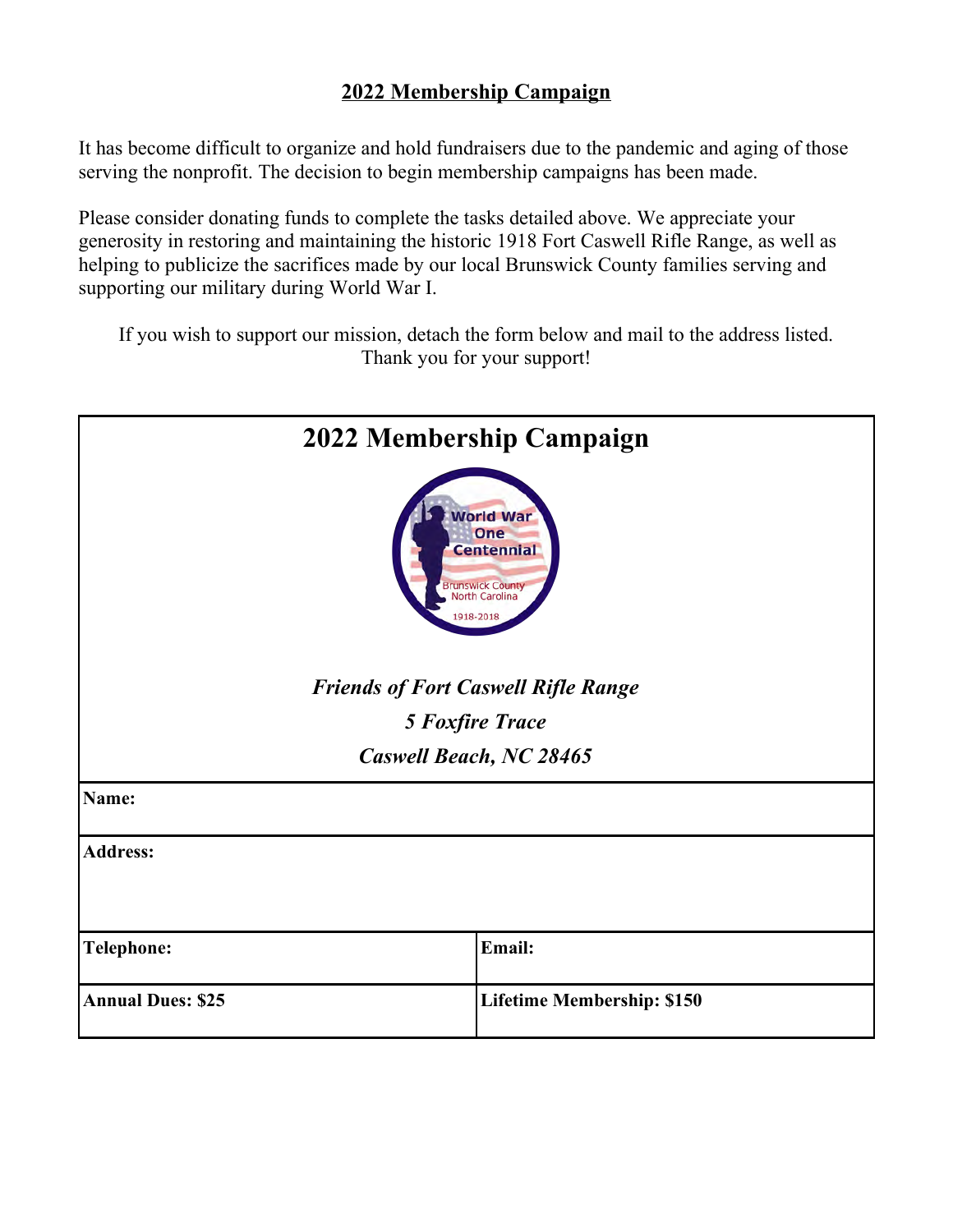## Stature Engineering, P.C.

Structural, Marine, Historical Engineering and Construction Management

Caswell Dunes May 17, 2021 Attn: Connie Silverstein, Board President 2 Fairway Drive Caswell Beach, NC 28465

Re: Preservation Recommendation Fort Caswell Rifle Range, Caswell Beach, NC

Dear Connie:

The purpose of this letter is to address vegetation located near the historic Fort Caswell Rifle Range.

The rifle range target pit is a concrete structure. It has minimal steel reinforcing throughout. Concrete structures are susceptible to adjacent vegetation. The root structure from any large plant (e.g. trees, bushes, etc.) grows into small cracks in the concrete structure. As the roots grow longer and thicker, the enlarge concrete cracking. Over time this breaks down any concrete structure. This is especially true of a historic structure where steel spacing allows more cracking than modern concrete structures. Historic concrete structures are also susceptible to vegetation growth due to the low-quality concrete material.

We recommend that all vegetation be kept a minimum of 6' away from the existing concrete rifle range pit to minimize damage to this endangered historic structure. While a grass ground cover is not recommended (we would prefer a gravel surface cover), it is acceptable. All other vegetation, including, but not limited to: trees, bushes, vines should be removed. This condition should be maintained over time.

We reserve the right to modify our conclusions and recommendations if new information becomes available.

If you have any concerns, please feel free to contact us.

Sincerely,

EtTe

**STATURE ENGINEERING, P.C. NC PE Firm License C-4719**  Everett B. Pannkuk, P.E., SECB

Enclosures: Photos A and B

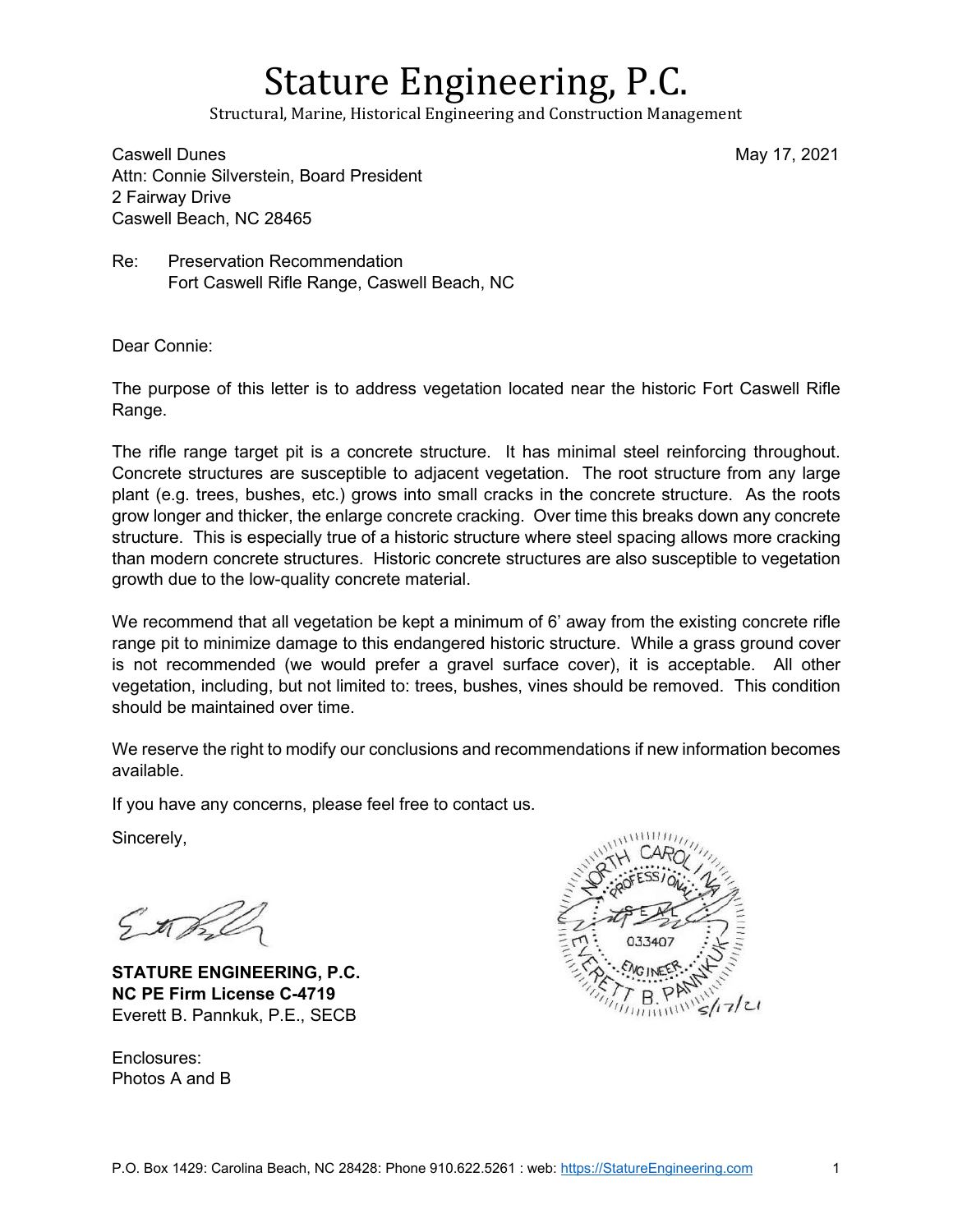

Photo A. Previously condition with removed vegetation.



Photo B. Current condition with vegetation encroaching the rifle target pit.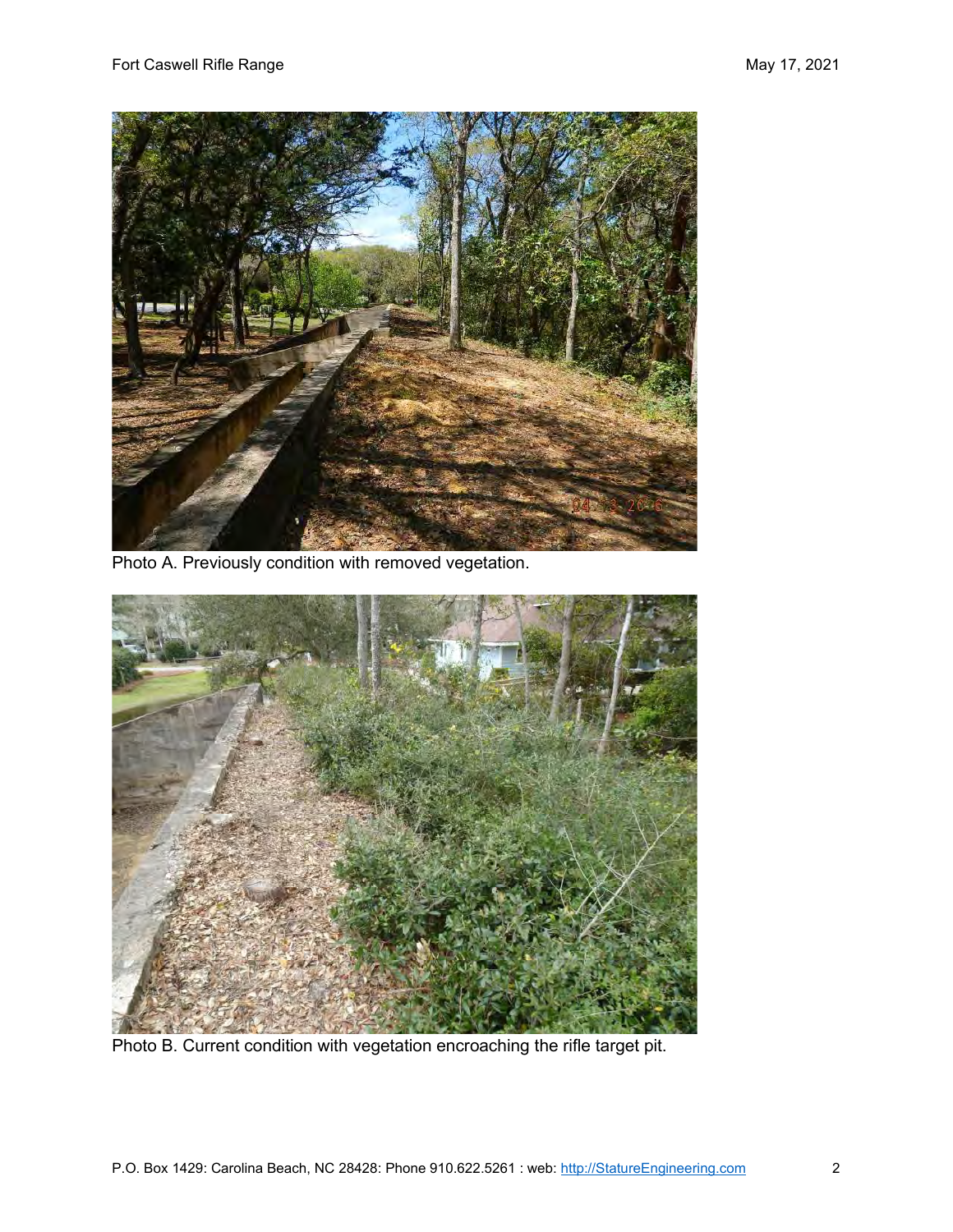

## 24 NOTES THAT TAP DEEP EMOTIONS THE STORY OF TAPS

by Jari Villanueva, Taps Historian

 Of all the military bugle calls, none is so easily recognized or more apt to evoke emotion than "Taps." The melody is both eloquent and haunting and the history of its origin is interesting and somewhat clouded in controversy and myth.

 The use of "Taps" is unique to the United States military, as the call is sounded at funerals, wreath-laying ceremonies and memorial services. "Taps" originally began as a signal to extinguish lights. Up until the Civil War, the infantry call for "Extinguish Lights" was the one set down in the Infantry manuals which had been borrowed from the French. The music for "Taps" was changed by Major General Daniel Adams Butterfield for his brigade in July, 1862. Butterfield was not pleased with the call for "Extinguish Lights" feeling that it was too formal to signal the day's end. With the help of the brigade bugler, Oliver Willcox Norton, he created "Taps" to honor his men while in camp at Harrison's Landing, Virginia following the Seven Days' battles during the Peninsular Campaign.

 Butterfield did not compose "Taps" but actually revised an earlier bugle call. The call we know today as "Taps" existed in an early version of the call "Tattoo" which had gone out of use by the Civil War. Butterfield knew this early call from his days before the war as a colonel in the 12th New York Militia. As a signal at the end of the day, armies have used "Tattoo" to alert troops to prepare for the evening roll call. Butterfield took the last 5 and a half measures of the "Tattoo" and revised them into the 24 notes we know today. The new call soon spread to other units of the Union Army.

Oliver Willcox Norton wrote about the experience later in his life:

 *"During the early part of the Civil War I was bugler at the Headquarters of Butterfield's Brigade,... One day, soon after the seven days' battles on the Peninsular, when the Army of the Potomac was lying in camp at Harrison's Landing, General Daniel Butterfield sent for me, and showing me some notes on a staff written in pencil on the back of an envelope, asked me to sound them on my bugle. I did this several times, playing the music as written. He changed it somewhat, lengthening some notes and shortening others, but retaining the melody as he first gave it to me. After getting it to his satisfaction, he directed me to sound that call for "Taps" thereafter in place of the regulation call. The music was beautiful on that still summer night, and was heard far beyond the limits of our Brigade. The next day I was visited by several buglers from neighboring brigades,*